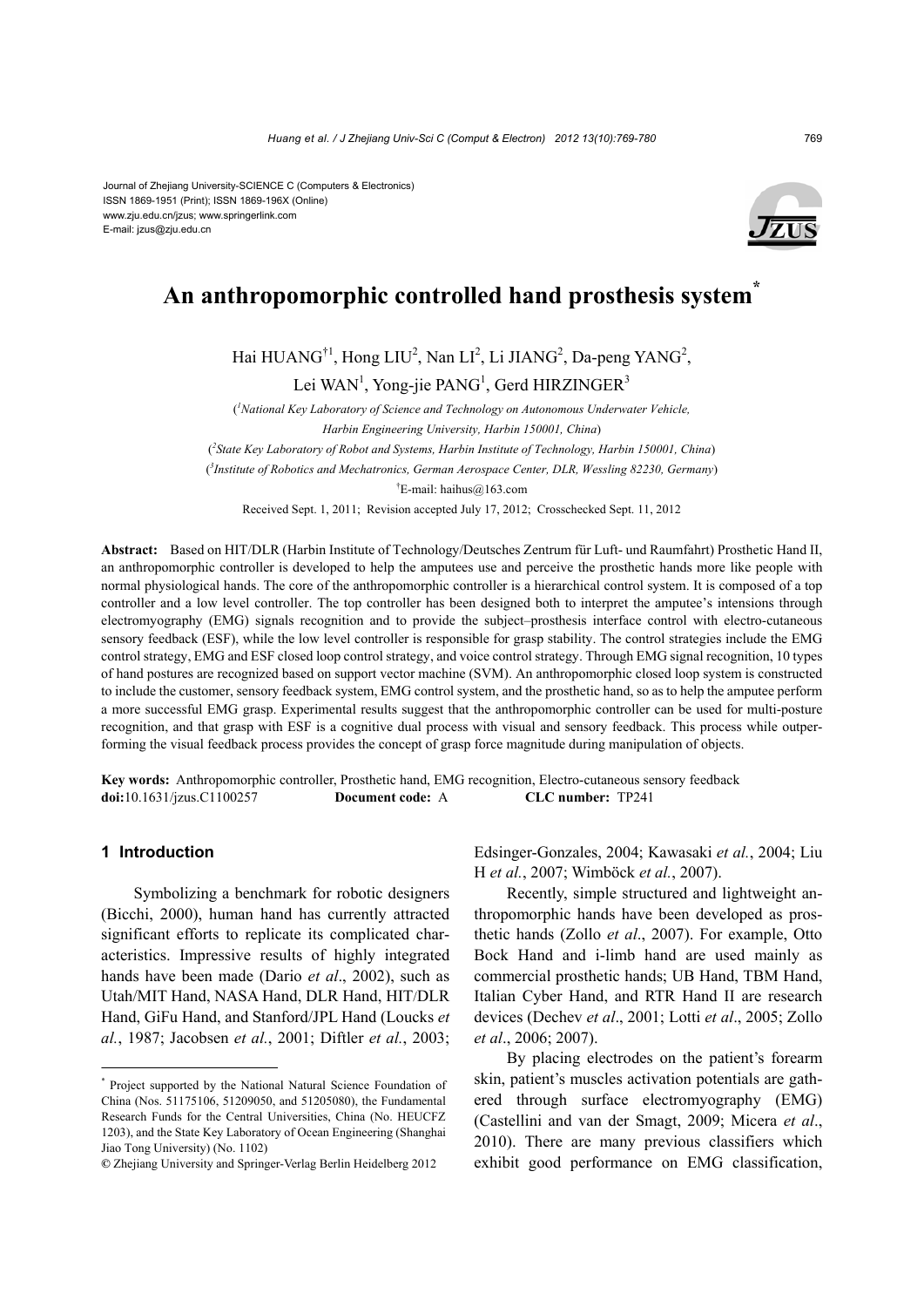such as Bayes (Lee and Saridis, 1984), nonlinear discriminative analysis (Graupe *et al*., 1982), fuzzy systems (Ajiboye and Weir, 2005), and artificial neural networks (Huang and Chen, 1999). However, some problems remain to be addressed. First, the generalization ability of a classifier dominated online EMG classification accuracy and control reliability because the number of available EMG patterns for classifier training was not large enough. Second, trained by minimizing the empirical risk, some of these classifiers did not minimize their generalization errors bound for unseen EMG patterns (Liu YH *et al*., 2007). However, in general there existed a mixed distribution between classes due to a large variation in EMG pattern distribution. As an effective method for wide range classification (Castellini and van der Smagt, 2009), the learning strategy of support vector machine (SVM) is based on the principle of structural risk minimization. In other words, it minimizes both the empirical risk (training errors) and the generalization error bound during the training (Lee *et al*., 2010).

There is no tactile or proprioceptive feedback for subject grasping tasks. Although the EMG control system can obtain very good results, it also requires a high level of concentration, involving the risk of early muscle fatigue (Micera *et al*., 2010). To obtain more interactive automatic control and modify the prosthesis performance, the concept of shared control has been introduced between the information extracted from EMG signals and the prosthetic controller (Kumar *et al*., 2010). Electro-cutaneous stimulus has been widely used in many prosthesis areas such as vestibular prosthesis (Della Santina *et al*., 2007; Davidovics *et al*., 2011), neural stimulation (Grill and Mortimer, 1996; Merrill *et al*., 2005), and bionic limb (Kuiken *et al*., 2007; Rosen *et al*., 2009). It can transform stimulus strength into grasp force magnitude, so that the patient perceives it as if coming from the amputated limb (Clement *et al*., 2011). Electrocutaneous stimulus has some similar characters to the vibrotactile feedback sensory system (Pylatiuk *et al*., 2004; Antfolk *et al*., 2010). Grasp with either of them involves dual feedback of sense and vision, thus mostly better than visual feedback only (Stepp and Matsuoka, 2011). However, subjects can more precisely and easily obtain different grasp force grades particularly when they are in sporting states.

In this paper, the anthropomorphic controller is used to realize two schemes: (1) Realize EMG multiposture recognition by identifying 10 different motion patterns; (2) Obtain the user-prosthesis interactive control through an electro-cutaneous sensory feedback system, EMG signal recognition, and the prosthetic hand during objects grasp. The hand can also be voice controlled through the Bluetooth protocol, and thus the control system of the hand can be biologically inspired at different levels.

## **2 HIT/DLR Prosthetic Hand II and its controller scheme**

HIT/DLR Prosthetic Hand II is actuated by three motors (Fig. 1). The thumb and the index finger are actuated by two different motors. The remaining three fingers are similarly designed and actuated by one motor. Each finger is equipped with a position sensor, whereas each active finger with a torque sensor at the base joint. The details of its mechanisms and the palm hardware system were discussed in Huang *et al*. (2006).



**Fig. 1 HIT/DLR Prosthetic Hand II** 

Considering human feelings, muscles, and voice together, the hierarchical controller of HIT/DLR Prosthetic Hand II is designed to help the amputee perceive and employ the prosthetic hand more like a person with his/her physiological hand (Fig. 2). The top controller has been designed to interpret the subject's intentions gathered from the user–prosthesis interface, whereas the low level one is responsible for grasp stability. Both levels are dependent on a sensory system comprising five positions and three torque sensors, corresponding to each finger and motor. The top controller includes the ESF system, the EMG controller, and the voice controller. The signals from electrodes are transmitted to the EMG processor. They are amplified, filtered, voltage separated, and finally transformed into multi-channeled, averaged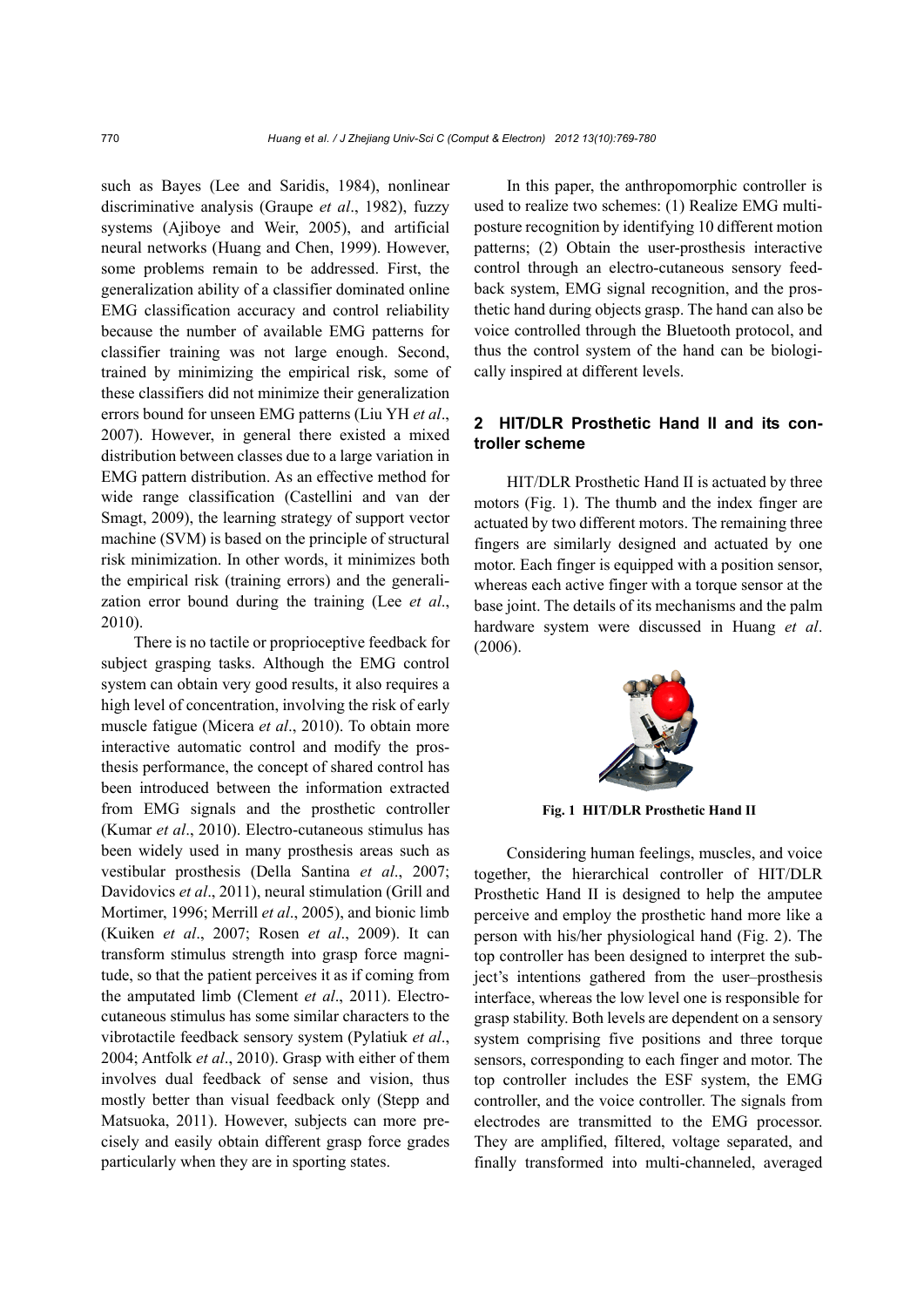sampling points which are as efficient as training characters.

Located in the palm, the low level controller is responsible for hand movement, position and torque sensors feedbacks. The motors are controlled through the algorithm proposed by Huang *et al*. (2010) including force and position control.



**Fig. 2 Hierarchical controller system of the hand** 

### **3 Anthropomorphic controller system**

## **3.1 EMG control system**

HIT/DLR Prosthetic Hand can perform continuous motion control (flexion/extension of selective finger motions) and realize some object grasp attitudes such as hooking, pinching, and picking with two EMG electrodes (Shimizu *et al*., 1997; Zhao *et al*., 2005; 2006). This study is intended to identify some more necessary motion patterns based on HIT/DLR Prosthetic Hand II mechanics, rather than decoding all the possible movement of the human hand. If we assign each of these active fingers with one degree of freedom (DOF), its relaxation, extension, and flexion are denoted as the states of  $0, -1$ , and 1, respectively (Fig. 3). Therefore, 27 motion patterns are obtained. Among them, the basic motion patterns are illustrated in the first column; the shadowed ones are unusual in use and much more difficult to identify. Among the 19 unshadowed ones, seven basic motion patterns (1, 2, 7, 10, 15, 26, 27) and three extended ones (9, 19, 24) are more basic and useful according to human daily life and hand investigation (Taylor and Schwarz, 1955; Castellini and van der Smagt, 2009).



**Fig. 3 Motion patterns of the human hand**  Relaxation, extension, and flexion are denoted as 0, −1, and 1, respectively

SVM separates two data sets by placing a hyperplane so that the distance is the largest (Burges, 1998; Bitzer and van der Smagt, 2006). By introducing the slack variable *ξi*, the following optimal support hyperplane can be obtained:

$$
\begin{cases}\n\mathbf{w}^{\mathrm{T}} \cdot \phi(\mathbf{x}_i) + b \ge 1 - \xi_i, & \text{if } y_i = 1, \\
\mathbf{w}^{\mathrm{T}} \cdot \phi(\mathbf{x}_i) + b \ge 1 + \xi_i, & \text{if } y_i = -1, \\
\Leftrightarrow y_i(\mathbf{w}^{\mathrm{T}} \cdot \phi(\mathbf{x}_i) + b) - 1 + \xi_i \ge 0, & i = 1, 2, \dots, n,\n\end{cases} \tag{1}
$$

where  $w$  and  $b$  are the weight and bias of the hyperplane respectively, *ξi* is the slack variable representing the error measures of data points for the nonseparable case,  $x_i \in \mathbb{R}^n$  is EMG input signal corresponding to hand motion pattern, and  $\phi(x_i)$  is a nonlinear mapping function which maps the data into a higher dimensional feature space from the original input space. Through  $\phi(x_i)$ , the training vectors  $x_i$  are mapped into a higher dimensional space where SVM finds a linear separate hyperplane with the maximal margin. If  $y_i \in \{-1, 1\}$ , we set the training samples as the pairs  $\{(x_i, y_i)|i=1, 2, ..., n\}$  to predict whether a test sample belongs to either of the two classes.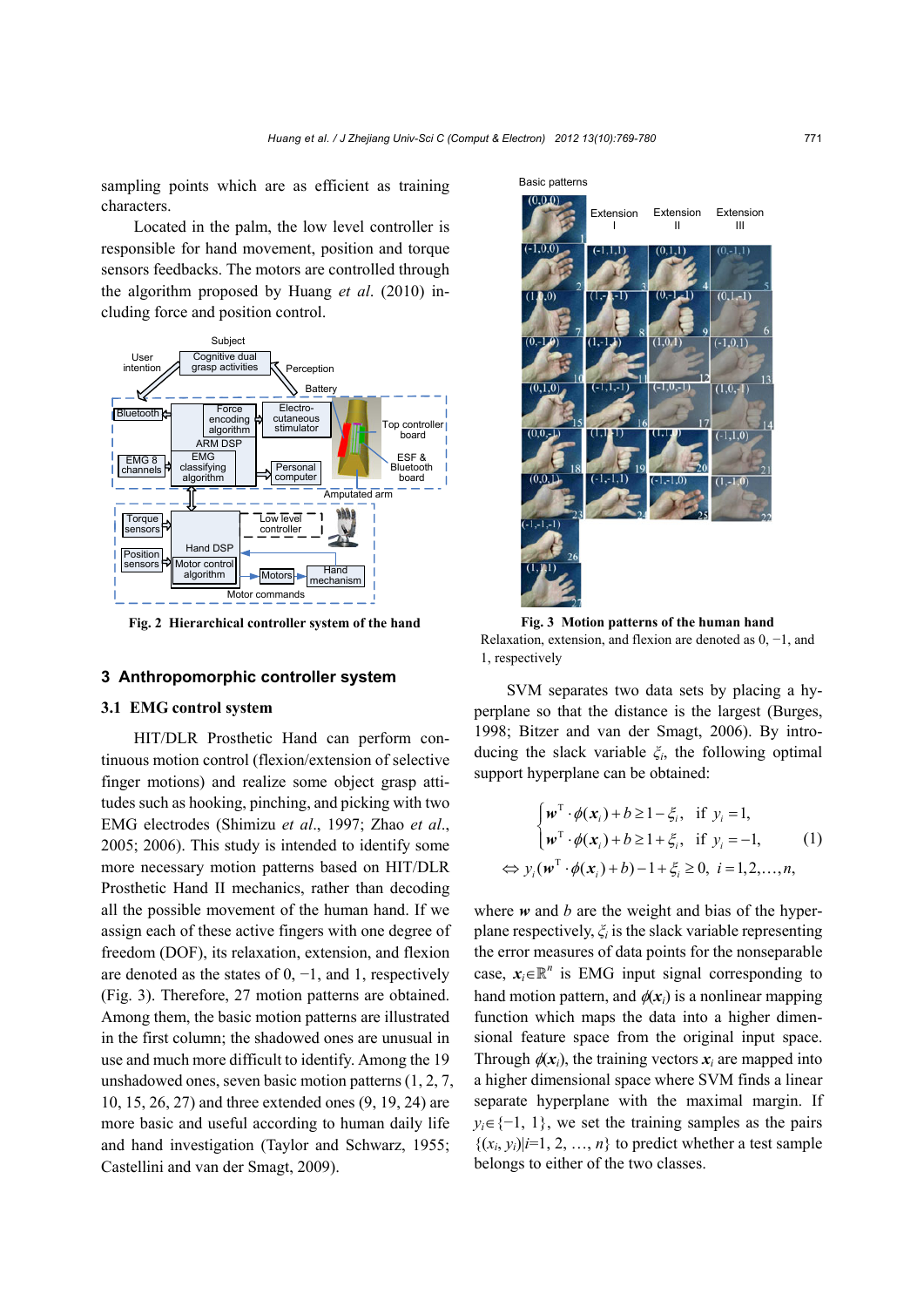To map the input features into a higher-dimensional dot product feature space, the radial basis function (RBF) is used (Keerthi and Lin, 2003):

$$
K(\mathbf{x}_i, \mathbf{x}_j) = \exp(-\gamma ||\mathbf{x}_i - \mathbf{x}_j||^2),
$$
 (2)

where  $\gamma$  is the kernel parameter. By introducing the following Lagrangian function, the objective of SVM for the nonlinearly nonseparable case can be solved with its dual form:

$$
L(w, b, \xi_i; \alpha, \beta) = \frac{1}{2} w^{\mathrm{T}} w + C \sum_{i=1}^{n} \xi_i - \sum_{i=1}^{n} \alpha_i \xi_i
$$
  
- 
$$
\sum_{i=1}^{n} \beta_i [y_i (w^{\mathrm{T}} \phi(x_i) + b) + \xi_i - 1],
$$
 (3)

where *C*>0 is the regularization constant which is to be chosen by the user to balance experience risk and complication, and  $\alpha_i$  and  $\beta_i$  (0≤ $\beta_i$ ,  $\alpha_i$ ≤C) are non-zero Lagrange multiplier vectors, corresponding to  $x_i$ which is the supporting vector of the pattern. Therefore, the dual problem can be found by differentiating the Lagrange function (4) with respect to  $w$  and  $b$ :

$$
\max \sum_{j=1}^{n} \sum_{i=1}^{n} \left( \beta_i - \frac{1}{2} \beta_i \beta_j y_i y_j \phi(x_i) \cdot \phi(x_j) \right)
$$
  
s.t. 
$$
\sum_{i=1}^{n} y_i \beta_i = 0, \ 0 \le \beta_i \le C, \ i = 1, 2, ..., n.
$$
 (4)

The decision function of the classification problem is

$$
f(\mathbf{x}) = \text{sgn}\bigg(\sum_{i=1}^{n} \beta_i^* y_i K(\mathbf{x}_i, \mathbf{x}) + b^*\bigg), \qquad (5)
$$

where *b*<sup>\*</sup> is the classification threshold, and  $b^* = y_j$ \*  $\sum_{i=1}^n \beta_i^* y_i K(\mathbf{x}_i, \mathbf{x}_i),$  $\sum_{i=1} P_i y_i \mathbf{K}(\mathbf{x}_i, \mathbf{x}_j)$  $\beta_i^* y_i K$  $\sum_{i=1} \beta_i^* y_i K(x_i, x_j), \ \ \mathbf{w}^* = \sum_{i=1} \beta_i^*$  $\sum_{i=1}^{n} \beta_i^* y_i x_i$  $\sum_{i=1} P_i Y_i \mathbf{x}_i$  $\beta_i^*y$  $w^* = \sum_{i=1}^n \beta_i^* y_i x_i, \ \pmb{\beta}^* = (\beta_1^*, \beta_2^*, \ldots, \beta_n^*)^T$ 

is the solution to dual problem (5),  $j \in \{j|0 \leq \beta_j^* \leq C\}$ .

For multi-class motion pattern recognition of the hand, the one-against-one algorithm has been adopted.  $C_{10}^2$  = 45 double classifiers are necessary for 10 types of postures.

## **3.2 ESF system**

1

The ESF is intended to provide the amputees with the grasp force concept through stimulus grades to transform hand grasp into cognitive dual grasp activities. The system consists of three electrocutaneous electrodes corresponding to three hand motors, an electro-cutaneous stimulator (which drives the electro-cutaneous electrodes), and a top controller. We built a simple electro-cutaneous stimulator system to deliver sensory feedback to the user so as to provide him/her with extended perception. The power supply of stimulator circuit is provided from 7.2 V lithium batteries. The circuit system consists of power module A and electro-cutaneous stimulus module B (Fig. 4). The original 7.2 V enters into the fundamental chip (LM2577 by TI) of the power module, and after filtering and inductance, arrives at the 4th foot of the chip as the chip's switch voltage. Through compound commutation diode and electrolysis capacitance, the working voltage of the electrocutaneous stimulator can be obtained as

$$
V_{\text{out}} \text{ (V)} = 1.23 \left( \frac{R_{\text{59}}}{R_{\text{63}}} + 1 \right) \in [30, 33], \quad (6)
$$

where 1.23 V is the output voltage of LM2577. For *V*out in module A, the voltage pulse and surge current have been eliminated through ceramic capacitance



**Fig. 4 Diagram (a) and output pulse (b) of electrocutaneous sensory feedback (ESF)**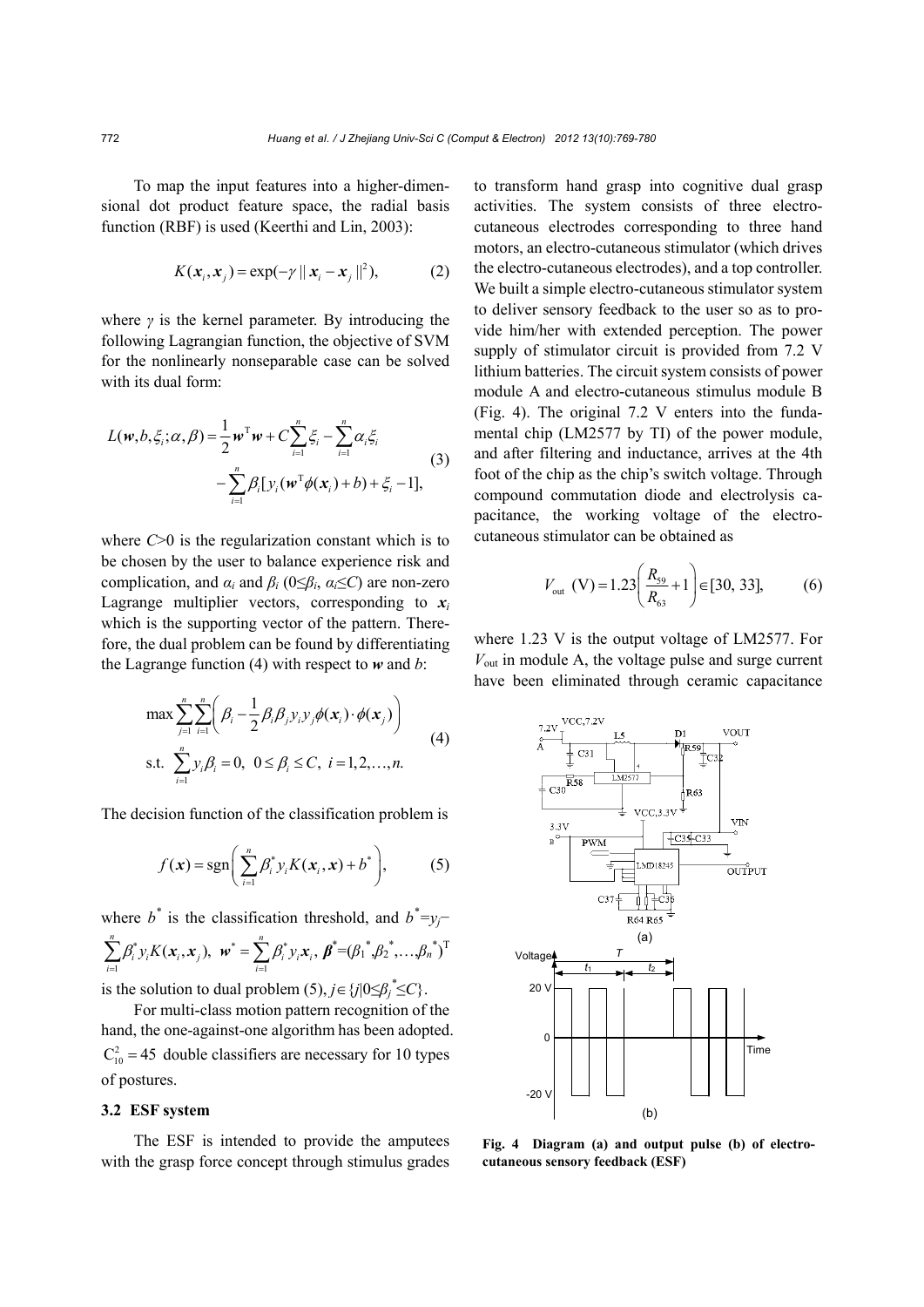C33 and aluminum electrolysis capacitance C35, respectively. Subsequently,  $V_{\text{out}}$  enters into the fundamental chip (LMD18245) of the electro-cutaneous stimulus as the driving voltage. The detective current from R64 works as the input for the inside current comparator. It is first compared with the inside DAC OUT, then deduces PWM signal through a uni-stable state, and finally realizes chopper control for the H-bridge output current. The RC net at the 3rd foot of the chip is used to adjust the switch interval of the H-bridge inside the fundamental chip:

$$
T_{\text{off}\to\text{on}} = 1.1RC. \tag{7}
$$

Continuous and biphasic square wave with 1 kHz frequency is applied as stimulus (Scott *et al*., 1980), where  $t_1$  is the stimulation time,  $t_2$  is the intermission, and *T* is the stimulation cycle. Through different pulse width modulation (PWM) duty cycles, six skin stimulation grades corresponding to six grasp force grades are realized to provide the amputees with different grasp force perception (Table 1).

**Table 1 Relationship between the grade of electrocutaneous stimulus, frequency, percentage of duty cycle, and exerting force** 

| Grade | Frequency<br>(Hz) | Percentage of<br>duty cycle | Force at<br>fingertip $(N \cdot m)$ |
|-------|-------------------|-----------------------------|-------------------------------------|
|       | $\mathfrak{D}$    | 0.46%                       | < 0.05                              |
| 2     | 10                | 2.3%                        | $0.05 - 0.25$                       |
| 3     | 20                | 4.6%                        | $0.25 - 0.45$                       |
| 4     | 40                | $9.2\%$                     | $0.45 - 0.65$                       |
| 5     | 80                | 18.4%                       | $0.65 - 0.85$                       |
| 6     | 120               | 27.6%                       | >0.85                               |

The stimulus current, output voltage, and greatest stimulus frequency in the skin are  $8 \text{ mA}$ ,  $\pm 20 \text{ V}$ , and 120 Hz respectively, which are completely in the scope of clinical and experimental use for the subjects (Grill and Mortimer, 1996; Merrill *et al*., 2005; Davidovics *et al*., 2011) and may cause little irritation of the subjects. In the experiments the electrocutaneous electrodes worked stably and delayed by only 50 ms, which cannot be felt by the user.

The ESF controller board is fixed in a top controller box. The actual grasp force information is sampled from base joint torques, transmitted to the top controller through the eCAN (controller area network) bus, reaches the ESF controller board

through the serial peripheral interface (SPI) bus, and produces the electro-cutaneous stimulus wave form. Therefore, the electro-cutaneous stimulator can bring forward grasp force feedback so that the subject can sense and control grasp forces during the EMG control grasp phase. Through provision of feeling information, the trained amputee can establish the relationship between electro-cutaneous current intensity and grasp power without relying on slide or thermo sensors. The ESF system helps transform hand grasp into cognitive dual grasp activities and plays a very important role in reducing the hand mis-manipulation and force bringing mistakes.

## **4 Experiments**

#### **4.1 EMG control**

In the experiments, EMG signals were acquired from two healthy subjects. One (male) had been engaged in correlated muscular training for more than a year (testee M), and the other (female) had no experience at all (testee F). The following paragraph gives the EMG experimental protocols (Fig. 5).



(a) Location of electrodes; (b) Training data states

Six Otto-Bock 13E200 electrodes were placed rationally on six groups of muscles (Table 2). For every experiment assembly there were four groups. The first two each consisted of four identical sessions, while the others each included three. The interval between each experiment assembly was at least two hours. Between each session, there was half an hour rest. In each session, experiments of all the 10 motion patterns above would be carried out five times. For every pattern, sampling would last 5 s with 100 Hz frequency. During sampling processes, the subject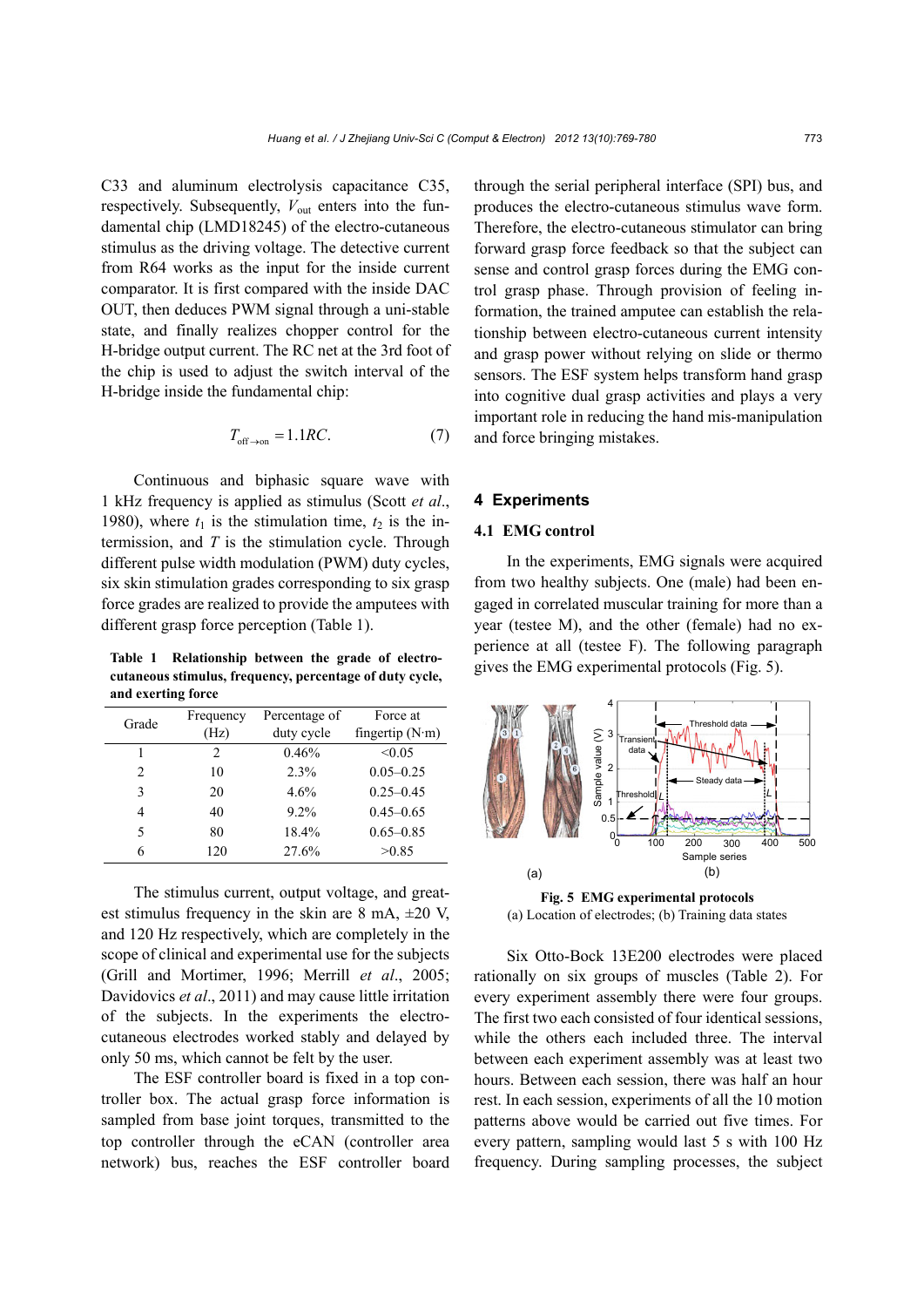was asked to relax→contract→hold on→relax the correlated muscles according to every pattern. The state of holding on must occupy over half of the data length. Such rapid contraction of specific muscles could easily lead to muscle fatigues, and thus could involve the EMG signals with some fatigue information.

**Table 2 Relationship between muscles and the prosthetic hand** 

| No. | Finger movement<br>(basic pattern) | Muscle's scientific name       |  |  |  |
|-----|------------------------------------|--------------------------------|--|--|--|
| 1   | Thumb extension $(1, 0, 0)$        | Extensor primi internodii      |  |  |  |
|     |                                    | pollicis                       |  |  |  |
|     | 2 Thumb bending $(-1, 0, 0)$       | Flexor pollicis longus muscle  |  |  |  |
| 3.  | Index finger extension             | Extensor indicis proprius      |  |  |  |
|     | (0, 1, 0)                          | (index finger)                 |  |  |  |
| 4   | Index finger bending               | Flexor digitorum superficialis |  |  |  |
|     | $(0, -1, 0)$                       | muscle (index finger)          |  |  |  |
|     | 5 The other three fingers          | Extensor digitorum             |  |  |  |
|     | extension $(0, 0, 1)$              | communis muscle and ex-        |  |  |  |
|     |                                    | tensor digiti quinti proprius  |  |  |  |
|     | 6 The other three fingers          | Flexor digitorum superficialis |  |  |  |
|     | bending $(0, 0, -1)$               | muscle (three fingers)         |  |  |  |

The following is the training process according to Section 3.1.

1. Obtain the training sample data set  $\{(x_i, y_i) |$  $i=1, 2, ..., n$ , where  $y_i \in \{-1, 1\}$ .

In each session, 500 series of data (each series includes 10 samples) are obtained as Raw Data. If the data of all the channels is less than 0.5 V, the samples will be analyzed to obtain the Threshold Data. Transient Data is truncated at length *L* before and after the Threshold Data, respectively, to acquire Steady Data (Fig. 5).

(1) Threshold Data: There are  $C_9^2$  SVMs for the classification of nine motion patterns (inspiring states) during training with Threshold Data, since at the relaxation state (pattern (0, 0, 0)) there is no Threshold Data.

(2) Steady Data: Taking the place of the relaxation state with the first four groups of Raw Data,  $C_{10}^2$ 

SVMs are needed to solve all the 10 motion patterns. Proof: The data series of the fifth group of Raw Data is applied to prove SVMs with:

(3) Threshold Data: All inspiring states are in series to simulate the real-time state motion patterns.

(4) Transient Data: This is the process from the muscle start up movement until the movement becomes stable. The length is 25 transient points.

2. Construct and solve the optimized problem according to Eq. (5) to obtain the optimal solution  $\boldsymbol{\beta}^* = (\beta_1^*, \beta_2^*, ..., \beta_n^*)^T$ .

3. Compute  $b^* = y_j - \sum_{i=1}^n \beta_i^* y_i K(x_i, x_j)$  and

 $\sum_{i=1}^{n} \beta_i^* y_i x_i$ .

4. Solve the decision function (5) according to the hyperplane (Eq. (1)).

The set of  $C=2^6$  and  $\gamma = 2^{-3}$  is the most effective and typical, according to massive search experiments on the choice of  $C$  and  $\gamma$  (which are both at the base of 2) at the ranges of  $[2^2, 2^8]$  and  $[2^{-4}, 2^2]$ , respectively. In Fig. 6, characters I and II denote training while character III denotes success ratio proof. For example, M(I,III) represents the success ratios when testee M was trained by clustering I and proved with clustering III, while M(I) represents the ratio from testee M trained by clustering I. Others are similar. Although testees could achieve higher training success ratios with clustering II (Fig. 6a), clustering II obtained lower proof ratios than clustering I. In comparison with testee M, testee F obtained lower but improving success ratios. For the 10 motion patterns listed above, the proof success ratios of testee M were larger than 95% and very stable. Testee F achieved the same high ratios in the 4th and 5th sessions. In other words, trained persons can achieve almost the same high successful classification and identification ratios.

For training with pattern groups (Fig. 6b), pattern I can improve the identification capacity by almost 20%. At the beginning, identification errors occurred frequently for IV, but the success ratio would increase with experience.

After SVM classifiers have been established, the 10 motion patterns in Fig. 7 can be recognized in real time. The controller can not only command the motors to make corresponding movements, but also attain the follow-up effects before the human hand postures became stable. Therefore, continuous motion control can be performed, if commands are continuously sent to the hand controller at a certain frequency.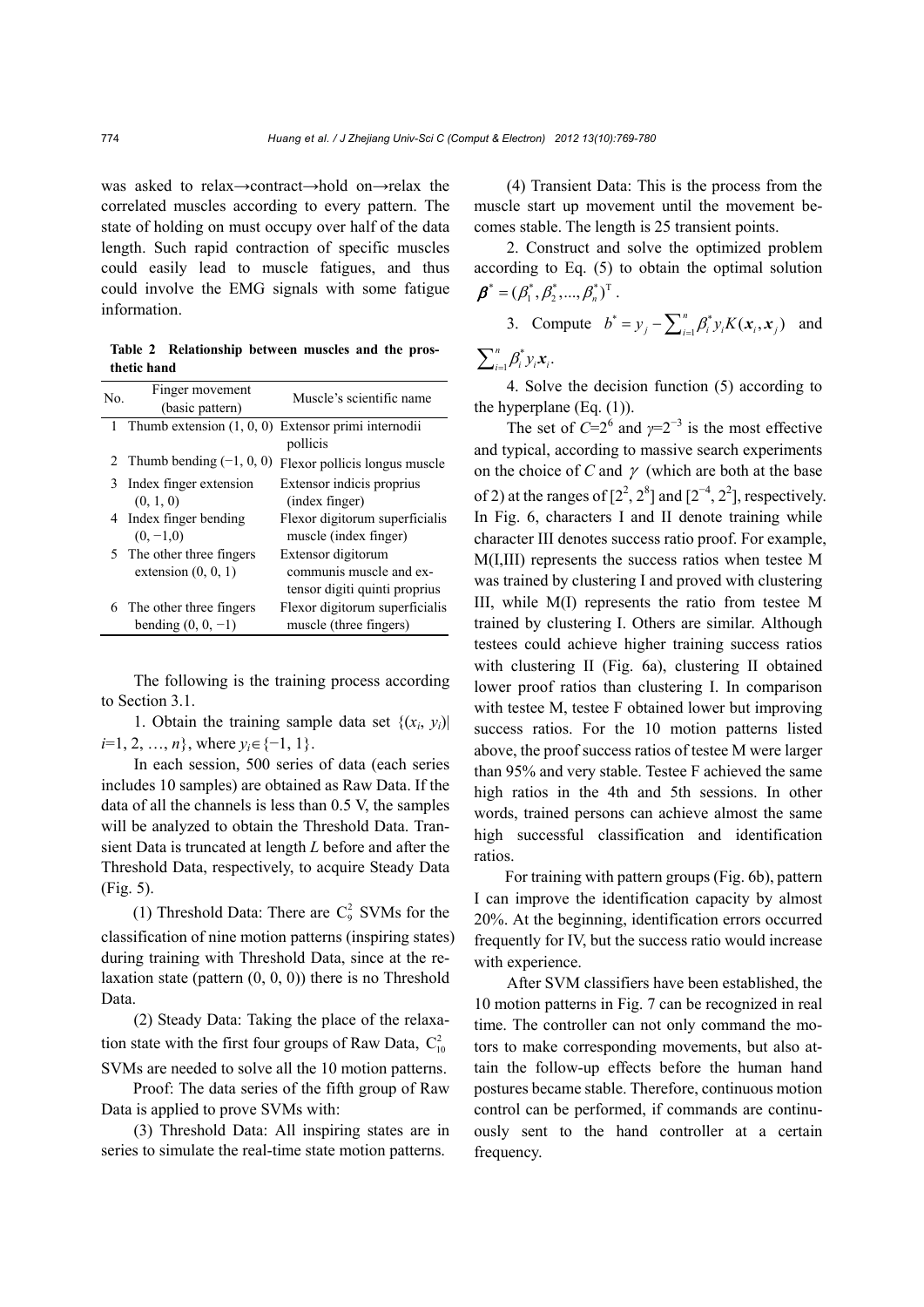

**Fig. 6** The success ratios of training and proving  $(C=2^6)$ and  $\gamma = 2^{-3}$ ) during the entire five sessions (a) and transi**tional data clustering (IV) identification (b)** 



**Fig. 7 The 10 motion patterns in experiments**

## **4.2 Cognitive experiments with the ESF system**

To eliminate the interference with the EMG, the ESF electrodes were placed on the upper limb (Fig. 8a and Table 3: points A, B, and C corresponding to the thumb, index finger, and the other three fingers, respectively). There is a dead time (when there is no signal) in the recordings following the EMG current to further filter out bad EMG signals, and similarly for the stimulation feedback current. Correlation of ESF signals at every frequency was detected and compared to ascertain the most desirable positions.



(f)

**Fig. 8 Toothpaste crushing experiment** 

(a) Location of vibration motors; (b) 4.6% PWM duty cycle; (c) 9.2% PWM duty cycle; (d) 0 PWM duty cycle (hand relax); (e) Position and force response of the fingers' base joints during crushing; (f) Crushing force selection scheme (the user could select the force through the algorithm proposed by Huang *et al*. (2010))

**Table 3 Upper limb muscles and ESF stimulus** 

| No. | ESF       | Corresponding finger's Muscle's scientific |                 |  |  |  |
|-----|-----------|--------------------------------------------|-----------------|--|--|--|
|     | electrode | grasp force                                | name            |  |  |  |
|     |           | Thumb                                      | Triceps brachii |  |  |  |
|     | А         |                                            | long head       |  |  |  |
|     | в         | Index finger                               | Triceps brachii |  |  |  |
|     |           |                                            | lateral head    |  |  |  |
|     | C         |                                            | Biceps brachii  |  |  |  |
|     |           | The other three fingers                    | long head       |  |  |  |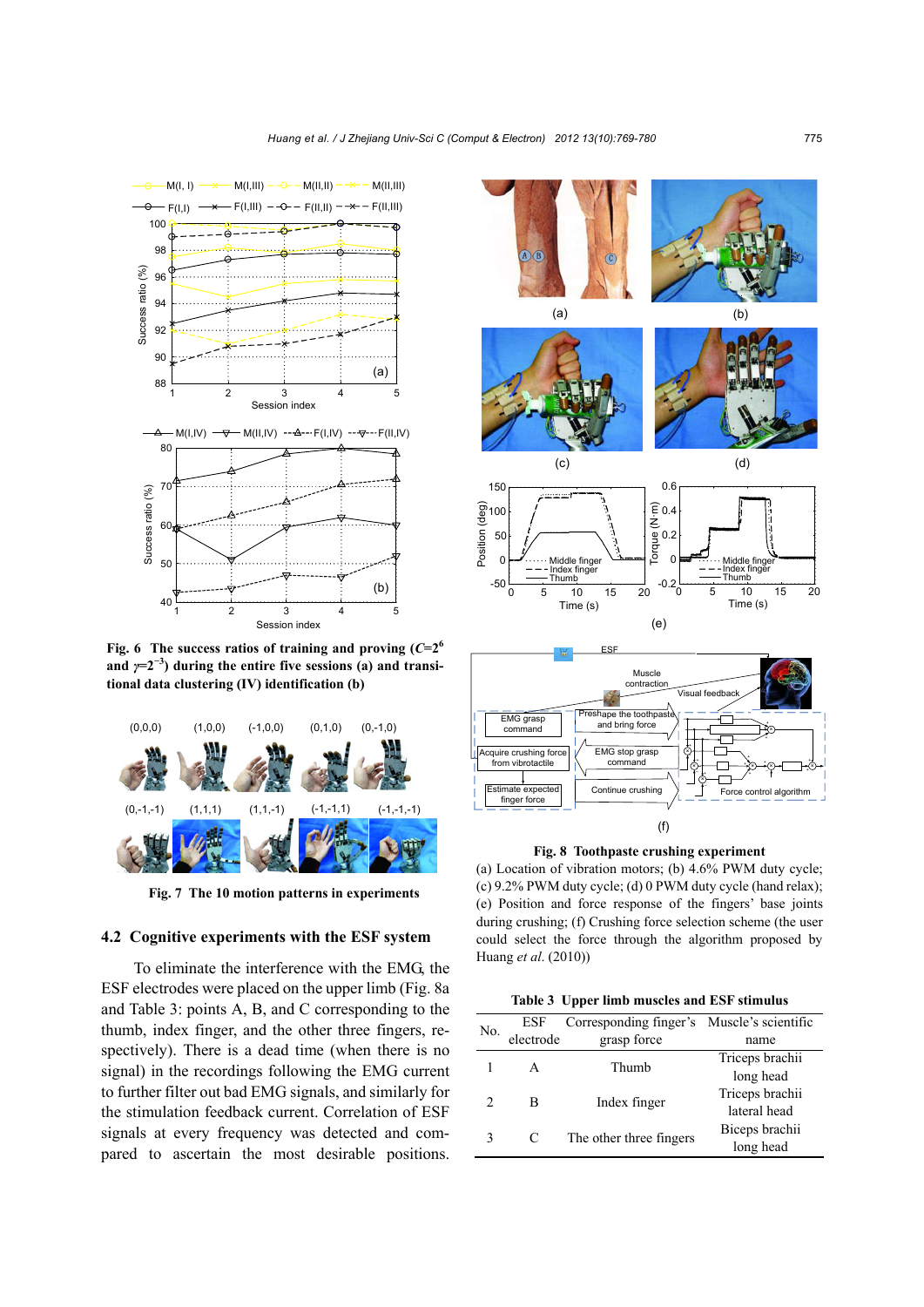Provided with electro-cutaneous stimulation, the user–prosthesis interface has been established. User's concentration and interaction are more involved to decide how to perform and when to stop the grasp.

In a toothpaste crushing experiment (Fig. 8), traditional prostheses executed the crushing action as follows. In the first phase, the hand was driven in its preshaping posture. Secondly, the hand closes the corresponding fingers according to the preset force. Grasp force can be controlled only through visual feedback. The users' capability to decide how to perform the crush is very low, because limited concentration and interaction are involved. When ESF is involved, the hand is first pre-shaped through EMG command. Then, a flexor contraction attempt ensures that they commence the closure state. Through a cognitive dual process from visual feedback and ESF, the subject getting to know the grasp force may be comparatively small at first. The subject could achieve a stronger prehension state crush. In other words, he/she could sense and select the grasp force through the ESF system or the force control algorithm proposed by Huang *et al*. (2010) to decide how much toothpaste to crush out. The ESF system helped the subject understand the force and crush skillfully. Hence, by paying attention to ESF, users are able to decide how much closure force should be applied for crushing.

The 3rd subject had been engaged in both correlated EMG muscular training for a few months and ESF research & experiments for half a year. He performed some other experiments (Table 4) about the cognitive dual grasp process under the following protocols: During the grasp experiments without ESF (NESF), the subject identified objects first by vision

to decide the grasp pattern and anticipate force requirements. Then he looked at the prosthesis during its operation, but he was not sure how to perform the desirable grasp. Grasps were considered successful when the objects had been correctly lifted off (i.e., no slippage event occurs; otherwise, the object has to try again). During the grasp experiments with ESF (WESF), however, the grasp process is a cognitive dual grasp activity to select both hand preshape and force closure. Visual feedback and ESF are essential in deciding how to perform and when to stop increasing the grasp force. The overall experiments (Table 4) lasted 20 days. The subject grasped all the objects 10 times in an hour no matter whether the grasp was successful or not. The subject grasped each object 1000 times, NESF 500 times and WESF 500 times. All the NESF experiments proceeded first.

Take 'pinch' grasp (P1) as an example. First 'pinch' grasp was chosen through EMG commands. Then the subject estimated the desired finger force through the following equation, after the fingers have been positioned:

$$
F_p = \begin{cases} F_C / 2, & p = 1, \\ 0, & p = 3, \\ F_C / 2, & p = 2, \end{cases}
$$
 (8)

where  $F_C$  is the force closure of the 'pinch' and  $p$  is an index referring to fingers: 1 denotes the thumb, 2 denotes the index finger, and 3 denotes the other three fingers. Subsequently, the subject started pinching by means of flexor contraction. Through the cognitive dual process from visual feedback and ESF, the subject knew whether the grasp force is adequate or not and decided how to perform the pinch.

| Grasp type   | Object                          | ID             | Size $D$ (cm) | Weight $(g)$ | Grade of electro-<br>cutaneous stimulus |  |
|--------------|---------------------------------|----------------|---------------|--------------|-----------------------------------------|--|
| Grasp        | Small bottle                    | G1             | 5.0           | 200          | 4                                       |  |
|              | Big bottle                      | G <sub>2</sub> | 8.5           | 800          | 6                                       |  |
|              | Small cylinder                  | G <sub>3</sub> | 4.5           | 100          | 3                                       |  |
| Big cylinder |                                 | G4             | 8.0           | 200          | 5                                       |  |
|              | Heavy and big cylinder          |                | 8.5           | 750          | 6                                       |  |
|              | Complex shape                   | G6             |               | 100          | 4                                       |  |
|              | Heavy object with complex shape | G7             |               | 830          | 6                                       |  |
| Hook         | Pen                             | H1             | 1.8           | 60           | $\overline{2}$                          |  |
|              | Steel stick                     | H <sub>2</sub> | 2.0           | 200          | 5                                       |  |
| Pinch        | Coin                            | P <sub>1</sub> | 4.0           | 80           | 2                                       |  |

**Table 4 Different objects for grasp**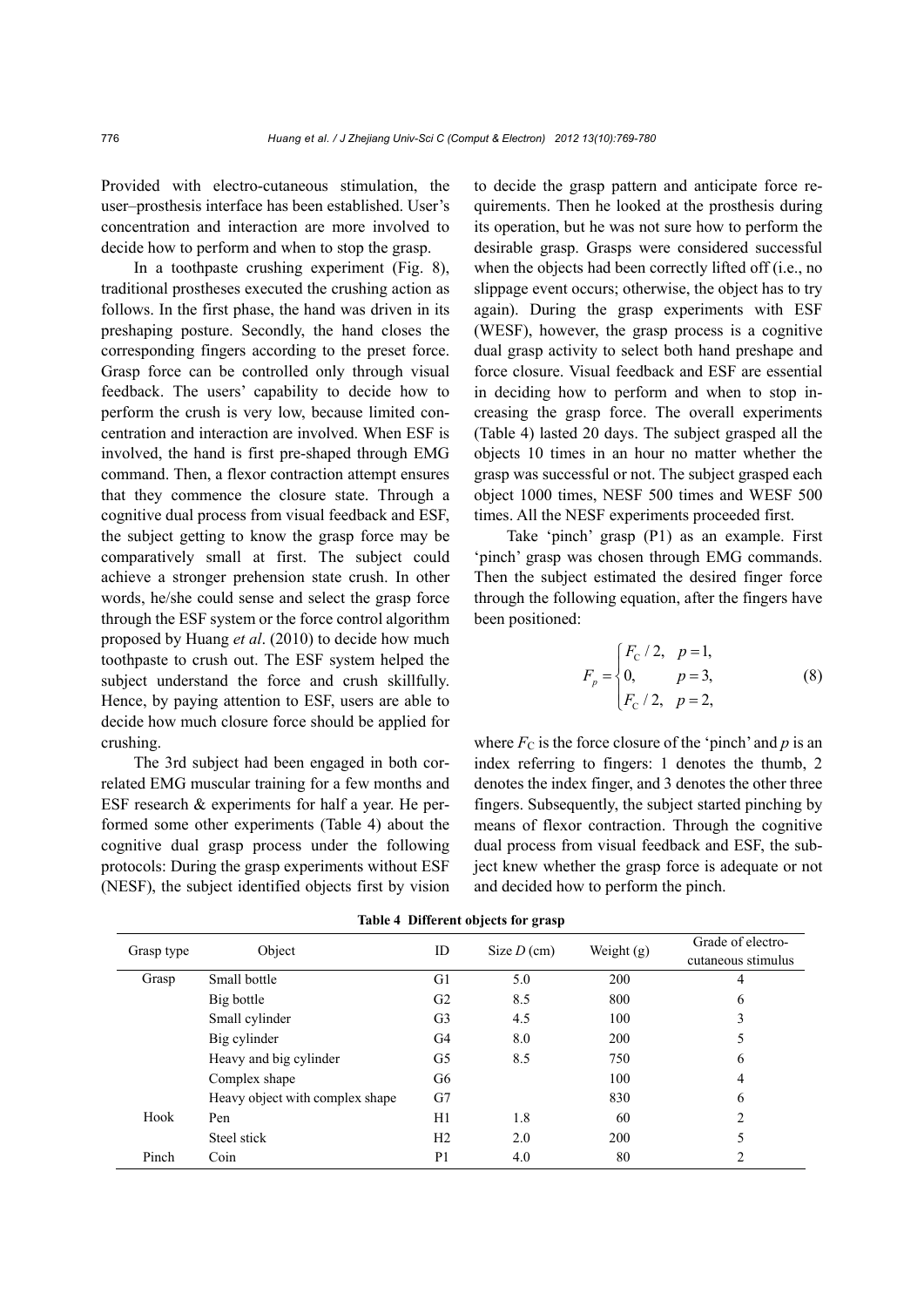For comparison, three vibrotactile motors were used as sensory feedback corresponding to three electro-cutaneous electrodes under the same experimental protocols and conditions. Fig. 9 implies that the prosthetic hand was more successful in power grasp, light circular 'hook' and 'pinch' with sensory feedback. For cognitive dual grasp activities of a healthy subject, ESF worked better in light circular 'hook' and 'pinch' because skin is more sensitive to stimulation, whereas vibrotactile feedback worked better in power grasp because higher vibration frequency is easier to distinguish.



**Fig. 9 Grasp experiment results (see Table 4 for details of the objects)** 

WESF: with ESF; NESF: without ESF; WVM: with vibrotactile motor

## **4.3 Voice control**

Voice control is an assistant method for EMG recognition through voice signal recognition. The voice signals were acquired and processed by a special voice chip on the voice signal disposal board. A special voice chip accomplishes voice recognition through feature extraction of voice, resemblance calculation, and judgments. The conversion results were transmitted to a DSP system through the Bluetooth wireless protocol and transformed into the control instruction for hand operation.

Table 5 illustrates three voice commands to control the hand (Fig. 10). The voice could successfully control the hand through Bluetooth wireless transmission in a quiet environment.

| Table 5 Instructions of voice recognition |  |  |
|-------------------------------------------|--|--|

| No. | Voice (motion) pattern | Instruction  |
|-----|------------------------|--------------|
|     | Grasp                  | F700AA11AA11 |
|     | Unclench               | F700AD41AD41 |
| 2   | Pinch                  | F700AC31AC31 |



(a) Grasp; (b) Pinch; (c) Release (Unclench)

Different from EMG recognition, the results of voice control are decided by complicated factors. They are not only affected by characteristics of human speech such as loudness, frequency, accent, tone, and pitch, but also greatly influenced by various environmental noises. Currently voice control of HIT/ DLR Prosthetic Hand II can work well only in a quiet environment as a kind of assistant method. For application in different daily noisy environments, great efforts have to be made in the areas of recognition algorithms, training measurement, and so on.

#### **4.4 Experiments with an amputee**

Further experiments were performed with a 45 years old male amputee from the Prosthesis Center of Heilongjiang Province, China. He had been amputated for five years and nearly 3/5 of his right forearm was amputated. Musculature of the forearm remained so incomplete that the locations of electrodes were affected. Though having been a customer of Otto Bock Sensor Hand for years, EMG signals of many patterns were still crossing and uncertain. It is difficult to find corresponding forearm muscle positions, because the damages and suture of the nerve and muscle tissue of this amputee were unclear. To ascertain the most desirable EMG electrode positions, primary positions were adjusted in consideration of the subject's feelings and signal amplitude (Fig. 11). EMG control had to be realized by remapping muscle contraction with prosthetic hand movement.

With the same experimental protocols as in Section 4.1, the amputee made the same 10 pattern recognition experiments as testees M and F. The success ratios of the 5th session are issued in Table 6. For the amputee, the high success ratios of patterns 7, 15, 19, and 24 indicate effective recognition in extension of the thumb, and bending and extension of the other three fingers. The high success ratios of patterns 26 and 27 in Table 6 were obtained through cluster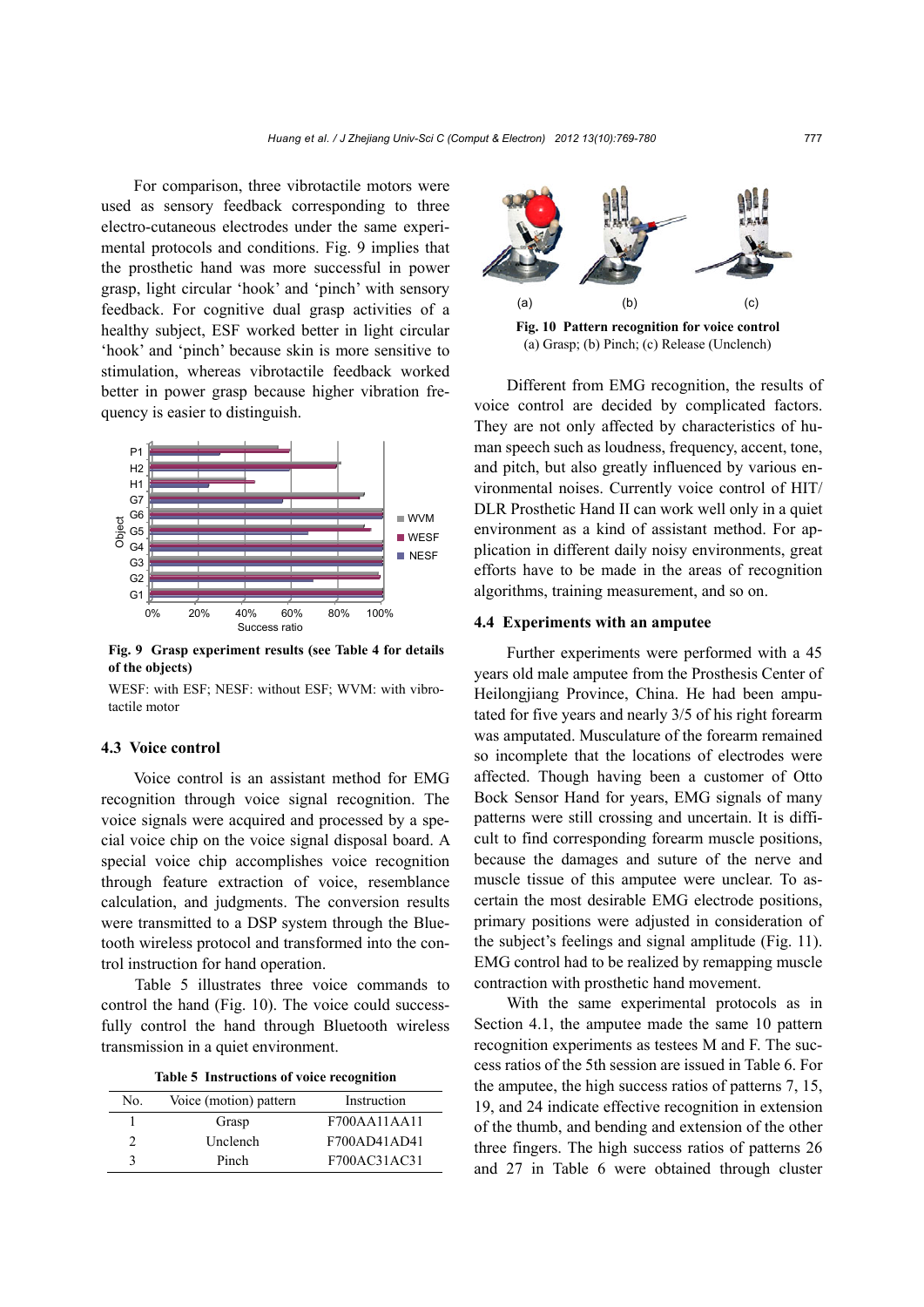

**Fig. 11 Positions of EMG (a) and electro-cutaneous stimulus electrodes (ESEs) (b)** 

|  | Table 6 Hand pattern recognition success ratios of the amputee |  |
|--|----------------------------------------------------------------|--|
|  |                                                                |  |

| Pattern   | Success ratio $(\% )$ |       |       |       |       |       |       |       |       |       |
|-----------|-----------------------|-------|-------|-------|-------|-------|-------|-------|-------|-------|
|           |                       |       | 7     |       | 10    | 15    | 19    | 24    | 26    | 27    |
| (I)       |                       | 73.85 | 98.85 | 94.81 | 82.34 | 96.38 | 97.51 | 94.58 | 96.76 | 93.71 |
| (II)      | 94.7                  | 74.75 | 99.25 | 95.05 | 82.85 | 97.05 | 97.55 | 95.03 | 97.27 | 93.88 |
| (I,III)   |                       | 69.07 | 91.29 | 93.71 | 74.75 | 93.02 | 94.23 | 94.08 | 95.21 | 92.14 |
| (II, III) |                       | 68.09 | 99.35 | 92.70 | 73.85 | 92.65 | 94.81 | 94.49 | 94.72 | 90.01 |

analysis (based on the Euclidean distance) and overlapping samples elimination. The success ratios of pattern 9 were similar to those of pattern 26, because all the fingers except the thumb were bending in this pattern. Since it is easier for the amputee to realize the finger movement of all bending-extension than all bending-relaxation-extension, the success ratios of patterns 26 and 27 were 73% and 74%, respectively at the beginning. Success ratios of patterns 2 and 10 were low because there was much crossing information in thumb bending and index finger extension. Therefore, the amputee can provide signals of eight grasp patterns (1, 7, 9, 15, 19, 24, 26, and 27) very successfully after training.

With the same experimental protocols as in Section 4.2, the amputee did the same experiments as the third subject in Table 4. The electro-cutaneous stimulus electrodes or vibrotactile motors (VM) were placed on the upper limb. Correlation of electrocutaneous stimulus electrodes (or VM) at every frequency was detected and compared to ascertain the most desirable positions. After days of training, the experiments began.

Fig. 12 implies that the cognitive dual grasp process of vision and force feedback is more successful in power grasp, light circular 'hook' and 'pinch' for the amputee. For the amputee with damages and suture of his nerve, skin stimulation may work better than vibration feelings.



**Fig. 12 Grasp experimental results of the amputee (see Table 4 for details of the objects)** 

WESF: with ESF; NESF: without ESF; WVM: with vibrotactile motor

## **5 Conclusions**

This paper brings forward an anthropomorphic controller for EMG multi-posture recognition and cognitive dual grasp activities of the prosthetics hand system.

An optimal separating hyperplane was found through the RBF kernel for SVM pattern classification and recognition. Ten types of hand postures were successfully recognized by six electrodes. The hierarchical shared control between the top controller and the prosthesis-embedded low-level controller has provided the subject–prosthesis interface for cogni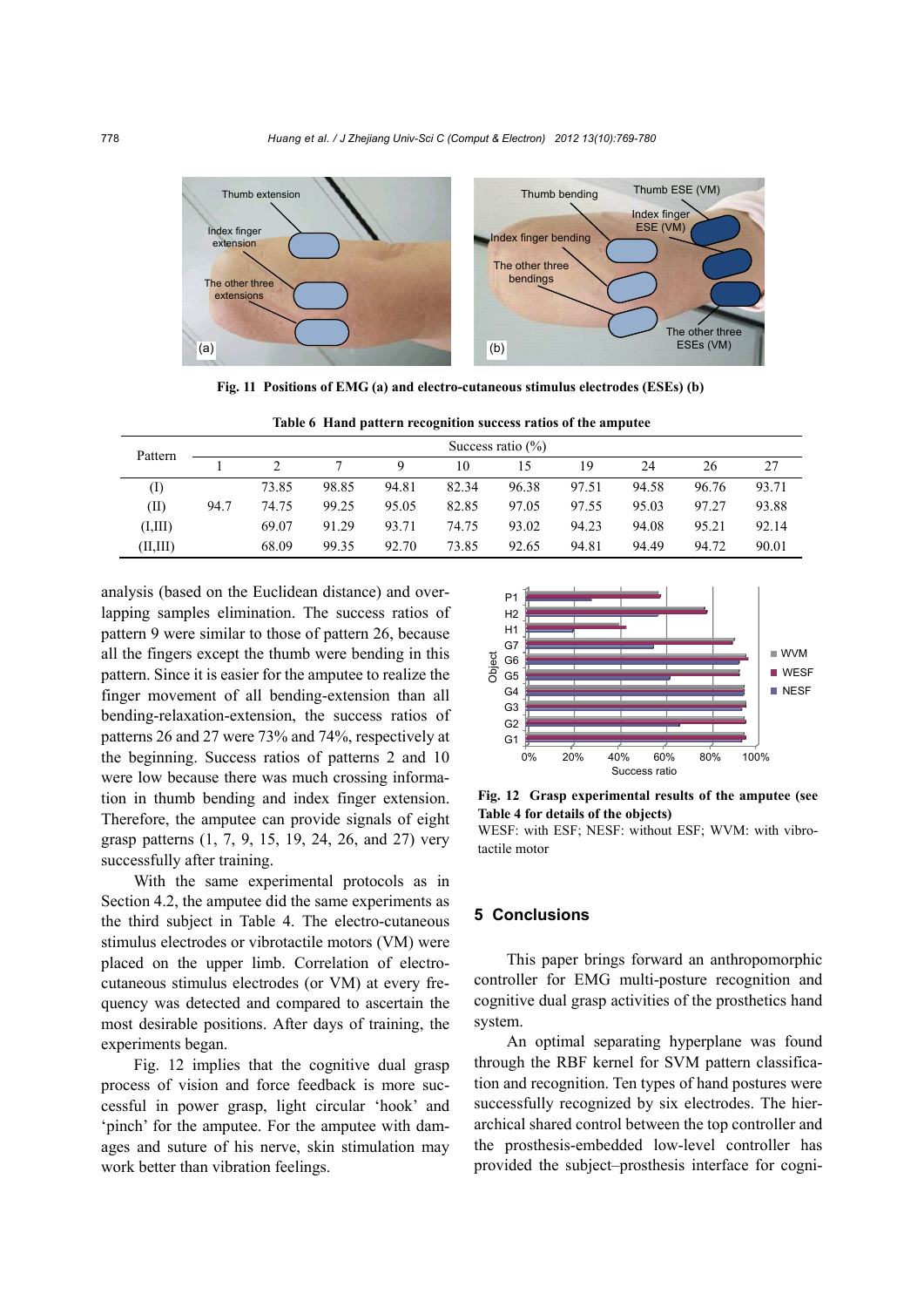tive dual grasp activities.

Experiments on EMG multi-pattern recognition and ESF were carried out on three subjects and an amputee. The success ratios for multi-pattern recognition are very high. The ESF cognitive dual grasp process shows the advantage related to sensory feedback. This process increases users' concentration and interaction during the grasp phase, and improves the hand power grasp, light circular 'hook' and 'pinch' success ratios. Experiments with the amputee have further verified the effectiveness of the hierarchical control strategies and indicated its application potentials.

#### **References**

- Ajiboye, A.B., Weir, R.F.F., 2005. A heuristic fuzzy logic approach to EMG pattern recognition for multifunctional prosthetic control. *IEEE Trans. Neur. Syst*. *Rehabil. Eng.*, **13**(3):280-291. [doi:10.1109/TNSRE.2005.847357]
- Antfolk, C., Balkenius, C., Lundborg, G., Rosén, B., Sebelius, F., 2010. Design and technical construction of a tactile display for sensory feedback in a hand prosthesis system. *BioMed. Eng. OnLine*, **9**:50. [doi:10.1186/1475-925X-9- 50]
- Bicchi, A., 2000. Hand for dexterous manipulation and robust grasping: a difficult road toward simplicity. *IEEE Trans. Robot. Autom.*, **16**(6):652-662. [doi:10.1109/70.897777]
- Bitzer, S., van der Smagt, P., 2006. Learning EMG Control of a Robotic Hand: Towards Active Prostheses. IEEE Int. Conf. on Robotics and Automation, p.2819-2823. [doi:10.1109/ROBOT.2006.1642128]
- Burges, C.J.C., 1998. A tutorial on support vector machines for pattern recognition. *Data Min. Knowl. Disc.*, **2**(2):121- 167. [doi:10.1023/A:1009715923555]
- Castellini, C., van der Smagt, P., 2009. Surface EMG in advanced hand prosthetics. *Biol. Cybern.*, **100**(1):35-47. [doi:10.1007/s00422-008-0278-1]
- Clement, R.G.E., Bugler, K.E., Oliver, C.W., 2011. Bionic prosthetic hands: a review of present technology and future aspirations. *Surgeon*, **9**(6):336-340. [doi:10.1016/j. surge.2011.06.001]
- Dario, P., Laschi, C., Carrozza, M.C., Guglielmelli, E., Teti, G., Massa, B., Zecca, M., Taddeucci, D., Leoni, F., 2002. An Integrated Approach for the Design and Development of a Grasping and Manipulation System in Humanoid Robotics. IEEE Int. Conf. on Robotics & Automation, **1**:1-7.
- Davidovics, N.S., Fridman, G.Y., Chiang, B., Della Santina, C.C., 2011. Effects of biphasic current pulse frequency, amplitude, duration, and interphase gap on eye movement responses to prosthetic electrical stimulation of the vestibular nerve. *IEEE Trans. Neur. Syst. Rehabil. Eng.*, **19**(1):84-94. [doi:10.1109/TNSRE.2010.2065241]
- Dechev, N., Cleghorn, W.L., Naumann, S., 2001. Multiple finger, passive adaptive grasp prosthetic hand. *Mech.*

*Mach. Theory*, **36**(10):1157-1173. [doi:10.1016/S0094- 114X(01)00035-0]

- Della Santina, C.C., Migliaccio, A.A., Patel, A.H., 2007. A multichannel semicircular canal neural prosthesis using electrical stimulation to restore 3-D vestibular sensation. *IEEE Trans. Biomed. Eng.*, **54**(6):1016-1030. [doi:10. 1109/TBME.2007.894629]
- Diftler, M.A., Culbert, C.J., Ambrose, R.O., Platt, R.Jr., Bluethmann, W.J., 2003. Evolution of the NASA/DARPA Robonaut Control System. IEEE Int. Conf. on Robotics and Automation, **2**:2543-2548. [doi:10.1109/ROBOT. 2003.1241975]
- Edsinger-Gonzales, A., 2004. Design of a Compliant and Force Sensing Hand for a Humanoid Robot. Proc. Int. Conf. on Intelligent Manipulation and Grasping, p.291- 295.
- Graupe, D., Salahi, J., Kohn, K., 1982. Multifunction prosthesis and orthosis control via micro-computer identification of temporal pattern differences in single-site myoelectric signals. *J. Biomed. Eng*., **4**(1):17-22. [doi:10. 1016/0141-5425(82)90021-8]
- Grill, W.M.Jr., Mortimer, J.T., 1996. The effect of stimulus pulse duration on selectivity of neural stimulation. *IEEE Trans. Biomed. Eng.*, **43**(2):161-166. [doi:10.1109/10.481 985]
- Huang, H., Jiang, L., Zhao, D.W., Zhao, J.D., Cai, H.G., Liu, H., Meusel, P., Willberg, B., Hirzinger, G., 2006. The Development on a New Biomechatronic Prosthetic Hand Based on Under-Actuated Mechanism. IEEE/RSJ Int. Conf. on Intelligent Robots and Systems, p.3791-3796. [doi:10.1109/IROS.2006.281765]
- Huang, H., Jiang, L., Pang, Y.J., Shi, S.C., Tang, Q.R., Yang, D.P., Liu, H., 2010. Observer-based dynamic control of an underactuated hand. *Adv. Robot.*, **24**(1-2):123-137. [doi:10.1163/016918609X12586151361812]
- Huang, H.P., Chen, C.Y., 1999. Development of a Myoelectric Discrimination System for a Multi-degree Prosthetic Hand. Proc. IEEE Int. Conf. on Robotics and Automation, p.2392-2397.
- Jacobsen, S.C., Iversen, E.K., Knutti, D.F., Johnson, R.T., Biggers, K.B., 2001. Design of the Utah/MIT Dextrous Hand. IEEE Int. Conf. on Robotics and Automation, p.1520-1532.
- Kawasaki, H., Mouri, T., Ito, S., 2004. Toward Next Stage of Kinetic Humanoid Hand. 10th Int. Symp. on Robotics with Applications, p.129-134.
- Keerthi, S.S., Lin, C.J., 2003. Asymptotic behaviors of support vector machines with Gaussian kernel. *Neur. Comput.*, **15**(7):1667-1689. [doi:10.1162/089976603321891855]
- Kuiken, T., Marasco, P., Lock, B., Harden, R., Dewald, J., 2007. Redirection of cutaneous sensation from the hand to the chest skin of human amputees with targeted reinnervation. *PNAS*, **104**(50):20061-20066. [doi:10.1073/pnas. 0706525104]
- Kumar, P., Sebastian, A., Potluri, C., Urfer, A., Naidu, D.S., Schoen, M.P., 2010. Towards Smart Prosthetic Hand: Adaptive Probability Based Skeletan Muscle Fatigue